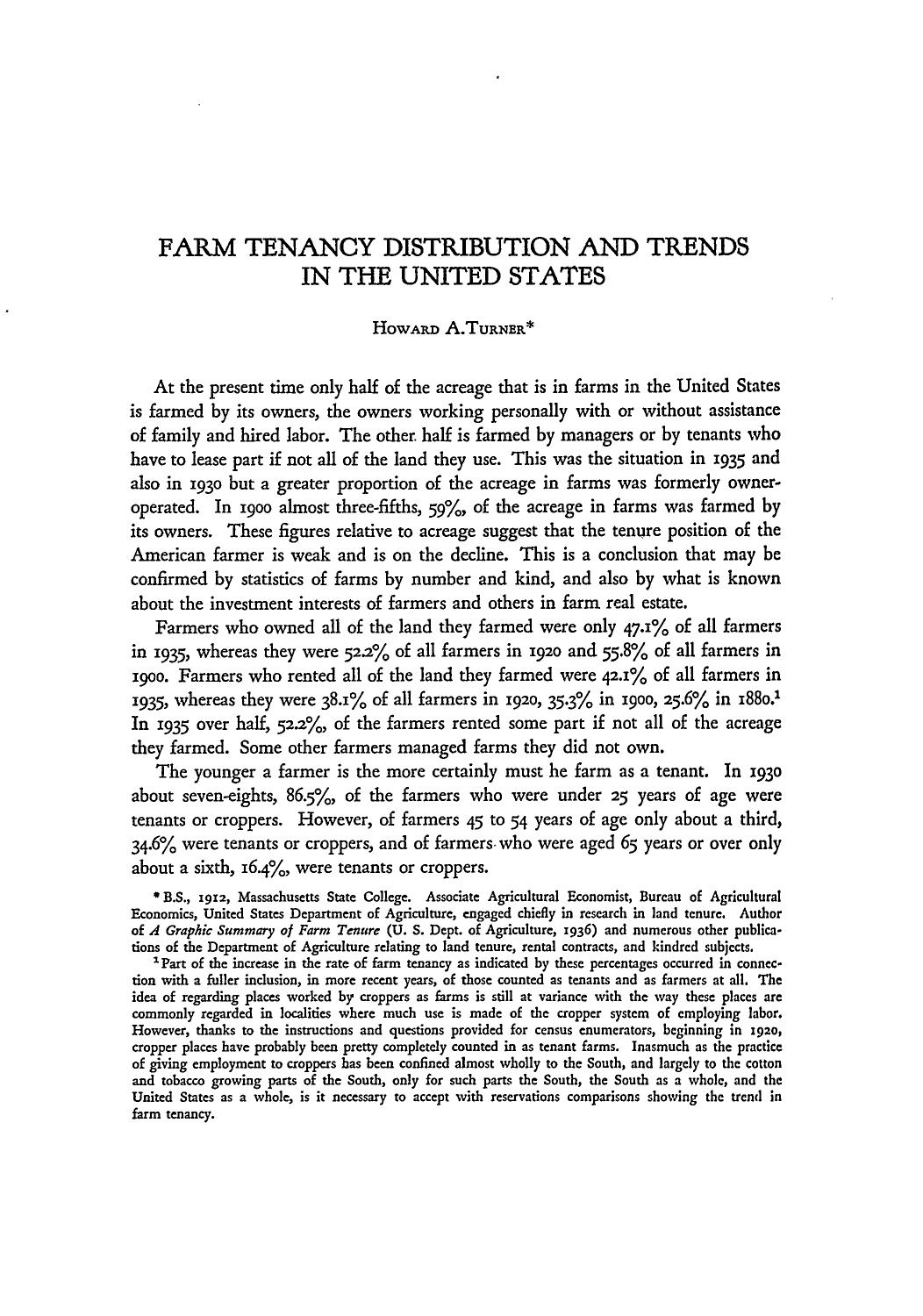Only about a fourth of the farms of the country are operated **by** farmers who have neither rent or mortgage interest to pay. To achieve this position of relative independence even this comparatively small group of farmers find it necessary to confine themselves to farms below average in desirability judged **by** value. In i93o these farmers operated farms averaging only \$6,129 in value as compared with an average of \$7,796 for farms for the use of which operators had to pay interest, rent, or both interest and rent.

As compared with casual agricultural workers tenant farmers occupy a relatively sheltered position. To be a farm tenant is to have employment **by** the year and a house in which to live for the period of a year at least, a condition particularly advantageous to a family man. In times of economic stress the tenant farmers may even have less cause to worry than that class of owner-operators who are in debt with respect to their farms. In the five years between **i93o-i935** land values shrank very considerably, farms decreasing in value from an average of \$48.52 to an average of \$31.16 per acre, a shrinkage of over a third, as much or more than the equity many owner farmers may have had in their farms in **i93o.**

Currently the financial interest of farmers in the real estate values of the farms they operate may be as much as two-fifths but can hardly be much more. The other three-fifths financial interest is held **by** other owners of real estate or **by** holders of farm mortgages. In 1910 the financial interest of such other owners and mortgage holders was about half of the values represented **by** farm real estate and in 189o such other parties had about a two-fifths financial interest.

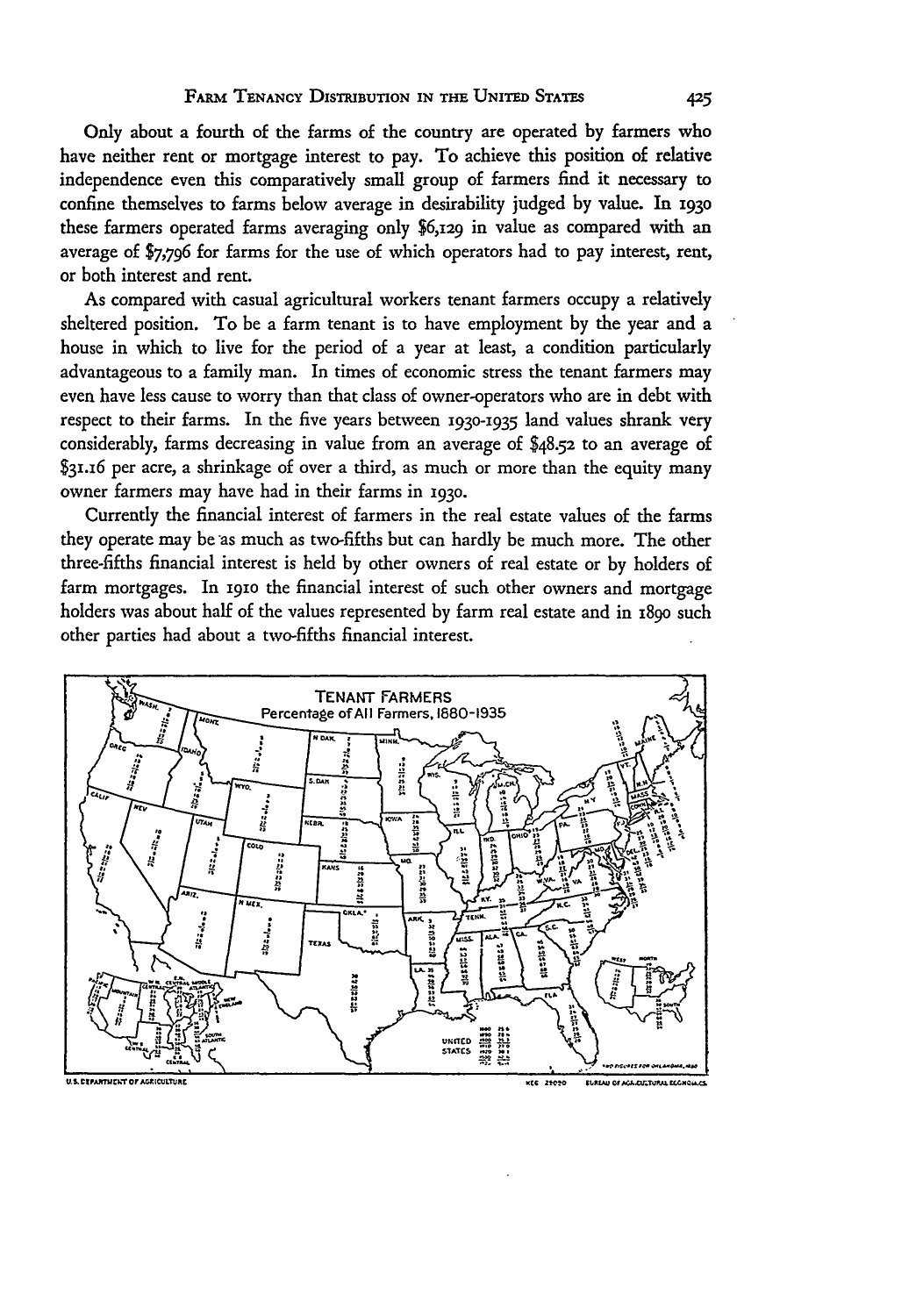# *Farm Tenancy in the South Compared With the Situation Elsewhere*

The South holds a place of major importance in the farm tenancy picture. So important is that position and so at variance with conditions elsewhere that consideration of farm tenure in the United States might well be made on the basis of contrasting situations, comparing the South with the rest of the country.

Over half, 53.5% in 1935, of the farms in the i6 states of the South were operated by tenants who owned none of the land they farmed. Of the farms in the rest of the country only three-tenths, **30.5%,** were operated by tenants who owned none of the land they farmed. This striking difference in the rate of farm tenancy is related to differences with respect to a number of factors, among which color of farmer and type of farm should certainly be considered.

Of the farmers of the South nearly a fourth, 24% in 1935, are colored but only one percent of those who farm outside of the South are colored. This difference is of importance in relation to the national farm tenancy picture inasmuch as threefourths, 75.2% in 1935, of the colored farmers of the country are tenants, whereas only three-eighths, 37.3% in 1935, of the white farmers of the country are tenants. Of the white farmers of the 16 southern states 46.1% were tenants in **x935,** of the white farmers of the rest of the country 30.4% were tenants.

Type of farming is also of material weight in determining that the rate of tenancy in the South should be greatly different from that in the rest of the country. All but one percent of the cotton farms of I93O were in the South and nearly three-fourths, **73%,** of the cotton farms were tenant-operated. 2 Furthermore, a large proportion, half in *i93o,* of the farms of the South are farms of the cotton type.

Because so many of the farms of the South are cotton farms and because most cotton farms are small places operated by tenants, a large proportion, slightly over half in i93o and 1935, of the farms of the South are under 5o acres in size, and the rate of tenancy on southern farms of that size is relatively high. In **193o,** 69%o of the farms in the South containing less than 5o acres were tenant-operated as compared with **41%** of the farms containing **50** acres or more.

Although the rate of tenancy is higher in the South on farms of less than **50** acres than on larger farms the situation is quite the reverse in the northern and western states. In i93o only **i7%** of the farms of the North and West containing less than **50** acres were tenant-operated as compared with a **32%** rate for farms containing **50** acres or more.

Of great significance as explaining why the rate of tenancy on farms in the United States increased from 35.3% in **9oo** to **42.4/o** in i93o is the change that occurred in the number of farms in the South of less than **5o** acres, farms created to makd places for the increasing numbers of farmers interested in growing cotton and obliged to do so, for the most part, as tenants. Actually the rate of farm tenancy on farms of less than **50** acres located in the South changed but little during these years; it was

**I Of** farms **other than farms** of **the cotton type 32% were** tenant-operated **in the United** States **in 193o.**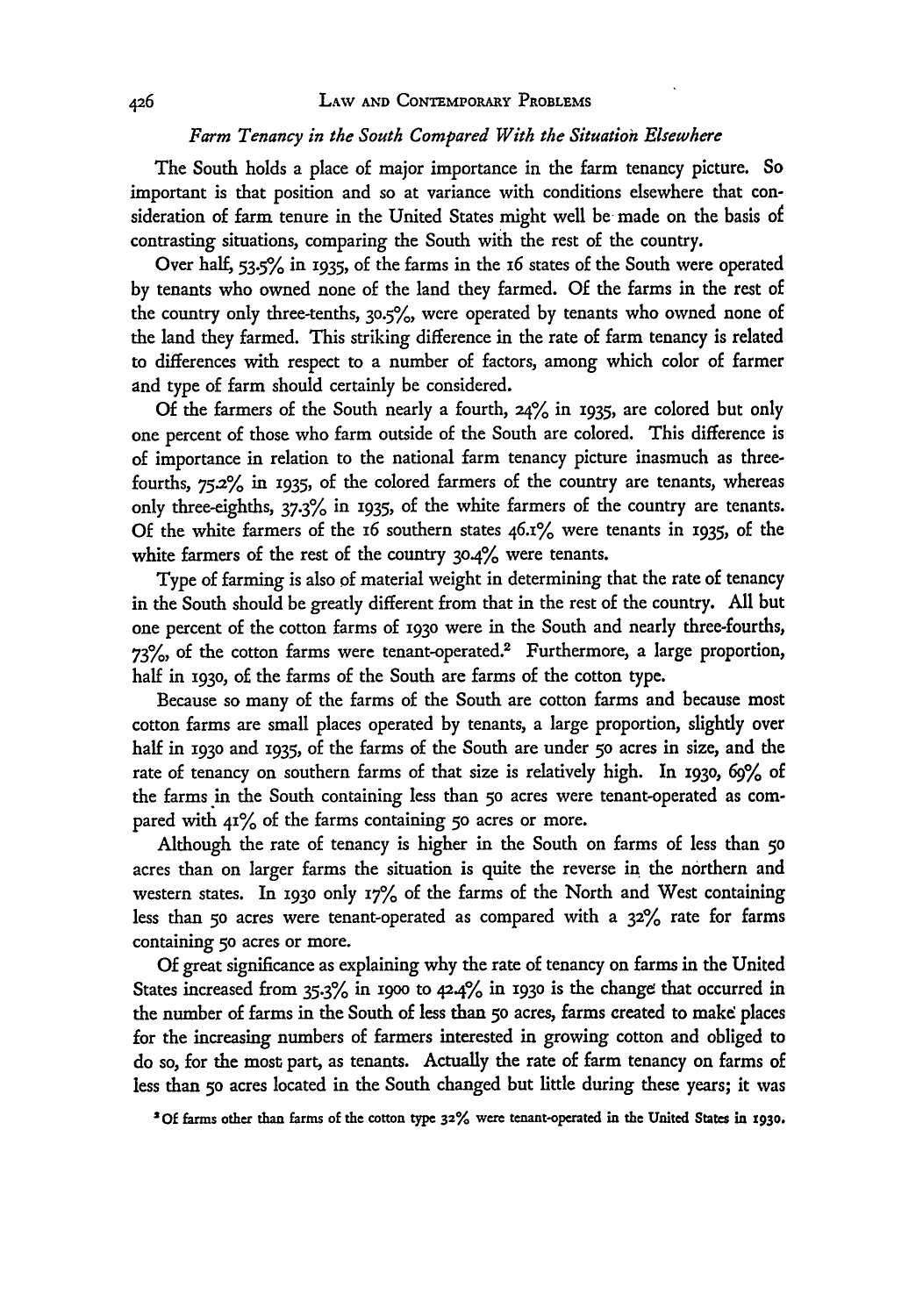684% **in** 19oo, and 694% in i93o. But in the South the number of farms of less than 5o acres increased from i,i49,536 in i9oo to 1,629,923 in **i93o.** This was a greater numerical increase than occurred with respect to all farms, taking the country as a whole.

With no change in the rate of tenancy between 1900 and 1930 either in the South or the rest of the country on farms either less than **50** acres in size or larger the mere change in the number of farms of these two sizes would have increased farm tenancy in the United States from the 35.3% rate of i9oo to a **37.8%** rate in **193o.** Under the influence of this and of all other factors the rate of farm tenancy rose to 42.4% for the United States in I93o.

It is interesting to note that the decrease in the rate of farm tenancy for the United States as a whole from  $42.4$  in 1930 to  $42.1\%$  in 1935 occurred when the rate of tenancy for the South declined from 55.5 to 53-5% while the rate of tenancy on farms of the rest of the country increased from  $28.5$  in 1930 to 30.5% in 1935. In view of the fact that the South has practically half the farms of the country, **5o.29/** in 1935, these changes might have cancelled each other but for the fact that there was but a six percent increase in numbers of farms in the five years in the South as compared with an eleven percent increase in the rest of the country. This difference increased the relative weight of the North and West, the section with the lower rate of tenancy, and so tended to lower the rate of tenancy for the country as a whole.

From the few facts so far stated it is obvious that changes in the rate of farm tenancy have been by no means uniform throughout the country or even in the same direction, also that the rate of farm tenancy is dependent to a very considerable degree upon such factors as the type and size of farms, differences in farmers and sectional difference. The blanket such differences must necessarily throw over the significance of averages for the country as a whole, or even over state and regional averages, makes it desirable to consider farm tenancy in as much detail as space and statistical information permit.

## *Type of Farm*

As early as i9oo over two-thirds, **67.6%,** of the farms on which cotton constituted the principal source of income were tenant-operated. This figure compares quite closely with the  $72.7\%$  tenancy on farms of the cotton type in 1930. The difference in the percentages is, indeed, only. **5.1** as compared with a **7.1** increase in the percentage of tenancy on farms of the United States in general. However, only 18.70/0 of the farms of the country had cotton as a principal source of income in i899 whereas in **1930 26.1%** of the farms were of the cotton type. Thus the high tenancy rates prevalent on cotton farms came to affect a greater proportion of all

<sup>8</sup> 0f the farms in the South of less than **5o** acres 68.4% were tenant-operated in **9oo,** 69.4% in **r930.** Of the farms of that size in the North and West **24%** were tenant-operated in i9oo, 16.9% in **1930.** Of the farms in the South **of 50** acres or more **30.2%** were tenant-operated in **1900, 41.4%** in **1930. Of** the farms of the North and West of **50** acres or more **26%** were tenant-operated in **1900, 32.1%** in **1930.**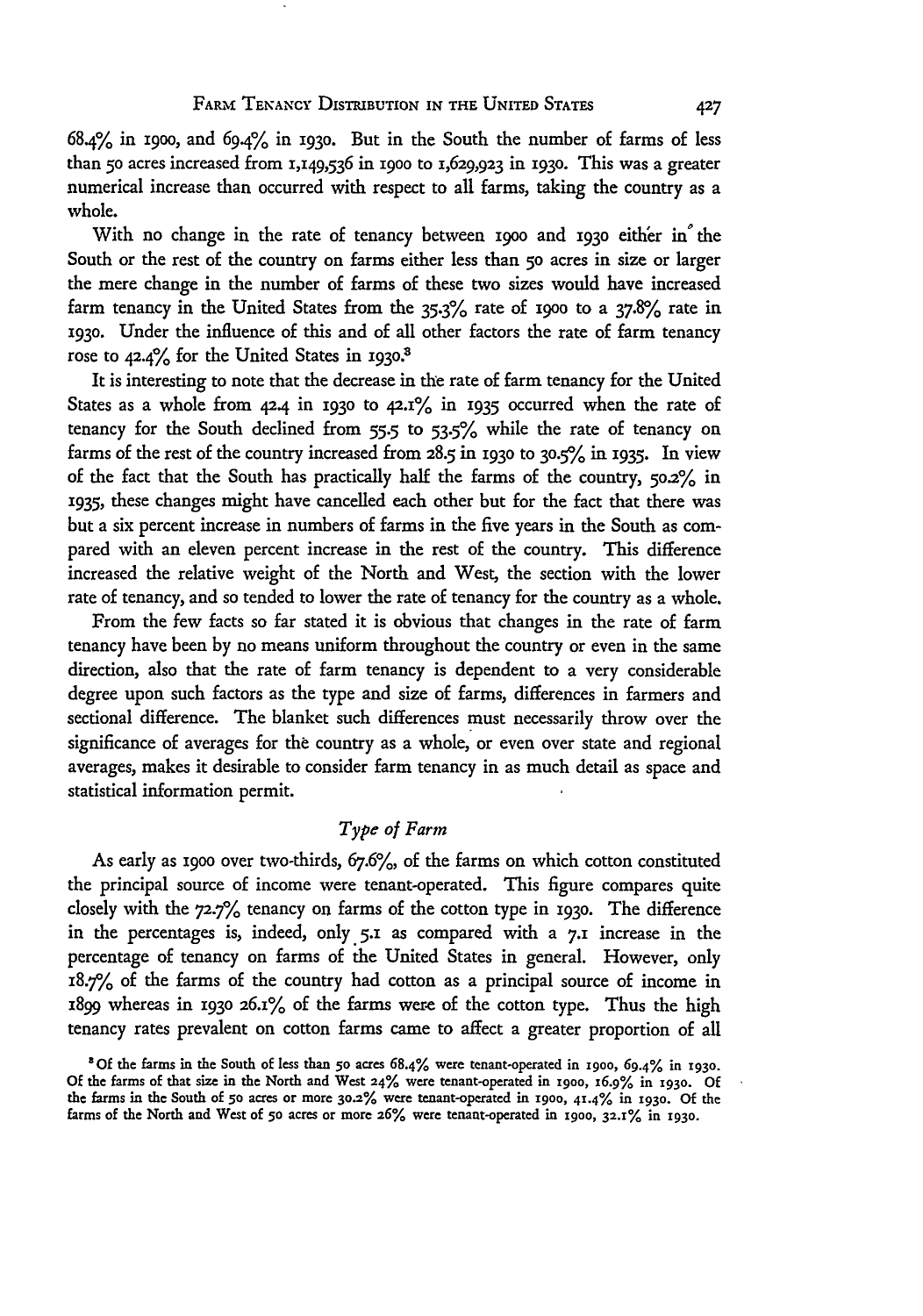farms, tending thereby to raise the rate of tenancy on farms in general even faster than was the case on cotton farms in particular.<sup>4</sup>

Of farms from which sales of hay and grain afforded the principal source of income in i899, **39.3%** were tenant-operated. At that time **23%** of the farms were hay and grain farms. Farms of the cash grain type are not quite a comparable group, but it is interesting to note that in 1930 on the  $7.2\%$  of the farms of the country that were of the cash grain type over half, 51.2%, were tenant-operated. The lessee interest in land devoted to cash grain types of farming is undoubtedly considerably more than half because the renting of acreage by owner farmers as a means of increasing their operations is particularly common in cash grain areas.

The I9OO census reported **6.2%** of the farms to have dairy produce, 1.4% to have fruit, and 2.7% to have vegetables as the principal source of income. The rates of tenancy for igoo were **23.3%** for the dairy produce farms, 164% for the fruit and 30.4%/ for the vegetable farms. In i93o 9.6%. of the farms of the country were of the dairy type, 2.2% were fruit farms, 1.3% were truck farms. Of the dairy farms 2i.4% were tenant-operated, of the fruit farms 11.4%, decreases from the rates of tenancy prevalent on these types of farms in i9oo. The rate of tenancy in **1930** on truck farms was 32.8%, or slightly more than the rate on vegetable farms in goo.

In 1900 the rate of tenancy on tobacco farms was 47.8%. On crop specialty farms the 1930 rate of tenancy was  $46.7\%$ . These two percentages are not strictly comparable inasmuch as not all crop specialty farms have tobacco as their specialty, some are sugar farms, beet or cane, others raise potatoes, or peanuts, or beans, etc. Altogether 6.9% of all farms were classified as crop specialty farms in x93o, with tobacco farms the largest single group. Between i9oo and 193o the number of tobacco farms increased very considerably with the expansion of tobacco into new areas. In **I9OO,** 1.9/ of the farms had tobacco as a principal source of income.

Livestock apart from dairy produce afforded most of the income in 1899 on a considerable proportion, 27.3%, of all farms and of these livestock farms **20.3%** were tenant-operated. In i93o animal-specialty, stock ranches, poultry farms and general farms together constituted 28% of all farms, and the rate of tenancy for the combined group was 26.7%. Assuming these 193o groups as combined to be comparable with the livestock farms of 1899, and they constituted quite the same proportion of all farms, the rate of tenancy has apparently increased very considerably on them. The I93O rate of tenancy was 26.9% on general farms, 32.7% on animalspecialty farms,  $15.4\%$  on stock ranches and  $12.7\%$  on poultry farms.

Farms of the self-sufficing type were 7.9% of all farms in 1930 and of these farms over a fourth, **26.6%,** were tenant-operated. In **i9oo** these farms were not considered as a separate type but were included in a miscellaneous group constituting

<sup>&#</sup>x27;In z9oo the rate of tenancy on farms on which cotton did not constitute the principal source of in**come** was **27.9%.** In 1930 tenants operated **31.7%** of the farms that were not of the cotton type. Consequently the inciase in the percent of tenancy on farms not of the cotton type was less than it was on farms of the cotton type.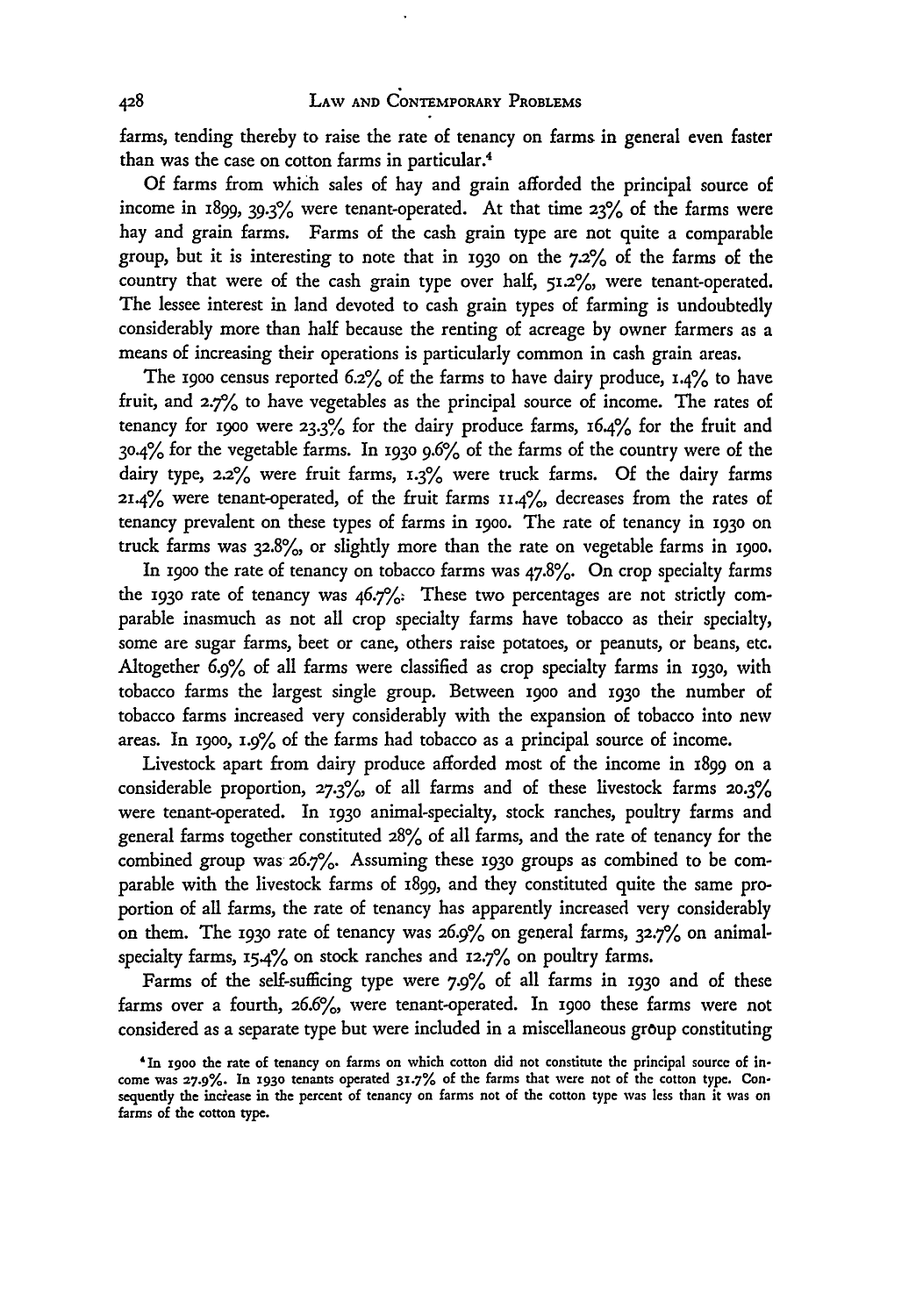**x8.50/** of all farms. Of these so-called miscellaneous farms **24.9%** were tenantoperated.

#### *Value of Farm in Relation to Status of Operator*

The value of farms is usually related to the income to be derived from them. Thus differences in the value of farms are suggestive of somewhat corresponding differences in the incomes and standards of living of farmers. If the inference is a valid one, tenants in certain Corn Belt states may have an income about ten times as great, on the average, as tenants in certain southern states, with all that may mean in terms of standards of living and opportunities to save money. For in **1935** the farms operated by tenants in Illinois, in Iowa and in Nebraska averaged over \$io,ooo in value whereas the tenant farms of Alabama and Mississippi had average values of less than \$i,ooo.

Subject to the criticism that dwelling values as obtained by census enumerators can be no more than roughly approximate, statistics of the **i93o** census on the value of dwellings occupied by farmers throw further light on the standards of living of farmers. At that time most farm dwellings of the South were given a value of less than \$500, and in the South two-thirds of the farms with dwellings of less than **\$500** were occupied by tenants. Of the comparatively few southern farmers who enjoyed the occupancy of farms with dwellings worth \$iooo or more in value less than a fourth were tenants. In the North-Central states, on the other hand, on but a small proportion of the farms were the dwellings valued at less than **\$500,** a greater number of farms had dwellings worth **\$3,000** or more. The rate of tenancy ranged between 37% on North-Central state farms with dwellings worth less than **\$500** to **250/0** on farms with dwellings worth **\$3,000** or more.

In the Corn Belt, and seemingly in most of the country outside of the South, there is a rather close relationship between the value of a farm and the probabilities that it will be operated as a tenant farm. In the Corn Belt the percentage of farms operated by tenants rises with the average value of farms, counties compared. Farm values affect the rate of tenancy scarcely at all in counties of the Cotton Belt.<sup>5</sup>

The rate of tenancy **in** the counties of the North and West may be largely determined by the distribution of farms by value. In x925 less than a fourth of the farms of Centre County, Pennsylvania, were valued at \$io,ooo so that the average rate of tenancy was determined more by the  $27\%$  rate on the large proportion of farms worth less than \$10,000 than by the 59% rate on the small proportion of farms worth \$10,000 or more. The rate of tenancy in Dickinson County, Iowa, on the other hand was very largely determined by the **63%** rate on the great number of farms, nearly nine-tenths of all, that were valued at \$10,000 or more and only to a minor degree by the 44% rate on the few farms worth less than \$io,ooo. Of all farms in Centre County, Pennsylvania, 33.5% were tenant-operated in 1925 as compared with 60.9% of all farms in Dickinson County, Iowa.

rTurner, *.4 Graphic Summary of Farm Tenure* **(U. S.** Dep't of Agr. **1936)** Misc. Pub. **No.** 261, **p. 42.**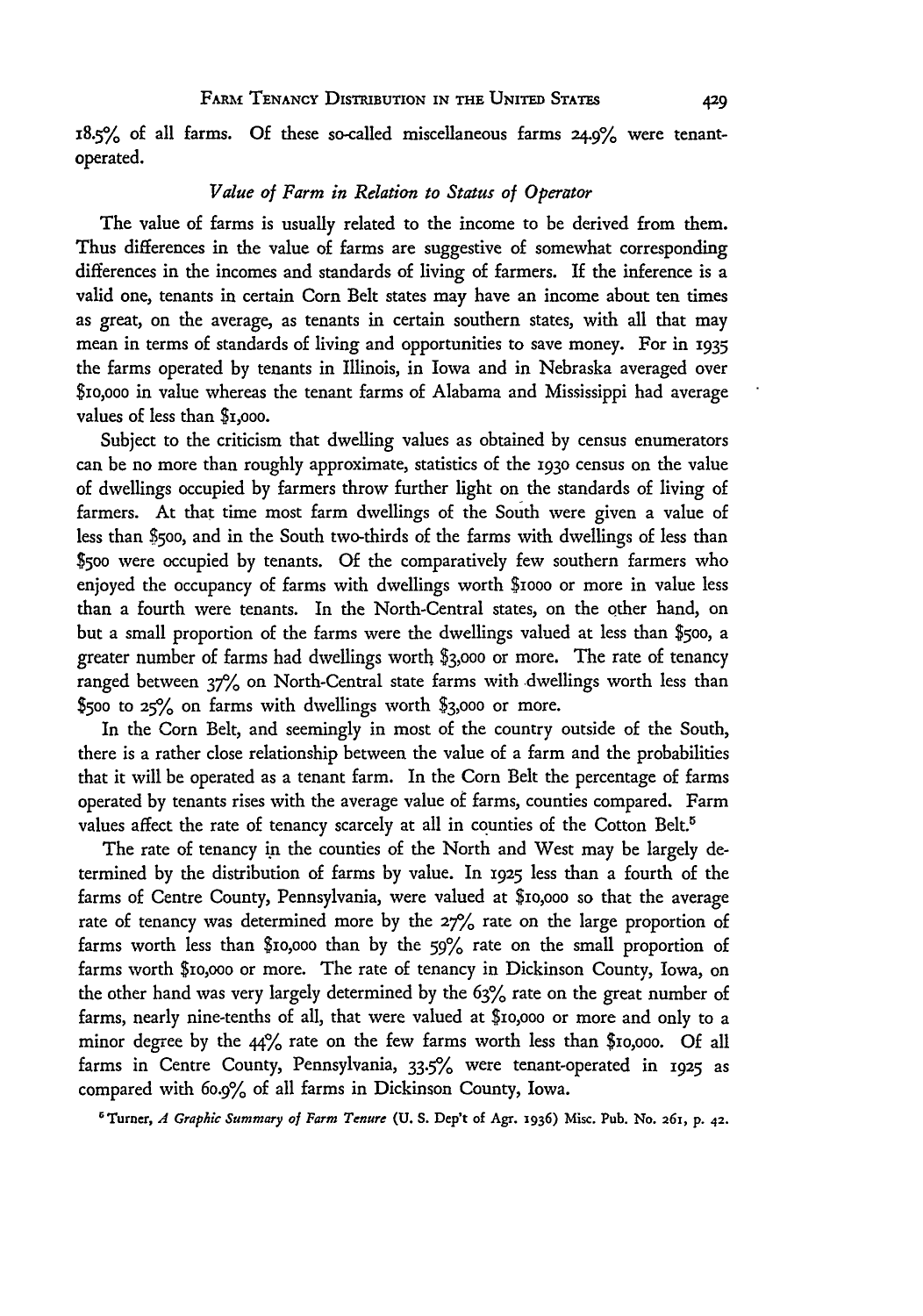#### *Variations in Farm Tenure Within the South*

For purposes of considering differences in farm tenure within the South it is of advantage to consider the Cotton Belt counties as apart from the rest of the i6 southern states. The Cotton Belt part of the 16 southern states contained over half, 53%, of the 3,421,923 farms of the South in 1935. The Cotton Belt part contained 460/o of the white farmers of the South, *56%* of the white farmers who farmed as tenants, 59% of the white tenants who farmed as croppers. It had 73% of the colored farmers of the South, 8o% of the colored farmers who were tenants, **82%** of the colored tenants who were croppers.

In the South the rate of tenancy among white farmers was 56% in the Cotton Belt as compared with 38% outside, while among colored farmers it was 84% *in* the Cotton Belt as compared with 59% outside. In the South 30% of the white tenants within the Cotton Belt were of cropper status as compared with 27% outside the Cotton Belt. As for the colored tenants of the South 61% were croppers in the Cotton Belt as compared with 5o% outside of it.

Ignoring color of farmer it appears that within the Cotton Belt part of the South 65% of the farmers were tenants in 1935 and that croppers represented 43% of the tenants or **280/** of the total number of farmers, whereas in the rest of the South **41%** of the farmers were tenants, croppers were **32%** of the tenants or *x3%* of the farmers.

No doubt many who regard themselves as well informed think that a majority of the tenant farmers of the Cotton Belt of the South are colored farmers. That, indeed, was the situation in **192o** and in prior years. However, in *x925,* in **193o** and again in 1935 a majority of the tenant farmers of the Cotton Belt of the South have been whites. It is true that in parts of the Cotton Belt most of the .tenant farmers are of the colored race; that was the case in 1935 in the following sub-regions of the Cotton Belt of the South: the southern Piedmont, the eastern Coastal Plain and Sand Hills, the Black-Belt of Mississippi and Alabama, the brown loam area of Mississippi and Tennessee, and the Mississippi and Red River Delta counties, of Tennessee, Mississippi, Arkansas and Louisiana. In the above sub-regions and in those listed as follows, colored tenants who were croppers out-numbered white croppers: the clay hills and rolling uplands of Mississippi and Alabama, the Piney Woods of Northeast Texas and the area comprising southwestern Arkansas and Northern Louisiana. In the remaining sub-regions of the Cotton Belt not only were white tenants more numerous than colored but white tenants who were croppers out-numbered the colored croppers. These sub-regions include the river and limestone valley counties along the Tennessee, the northern Piedmont, the Gulf Coast Plain, the cotton-self-sufficiency area of the Piney Woods, the Post Oak strip of the upper Coastal Prairie, the Black Waxy Prairie of Texas, Arkansas river valley and uplands, the cotton-general farming area of Oklahoma and Texas, and the large scale farming area of Oklahoma and Texas.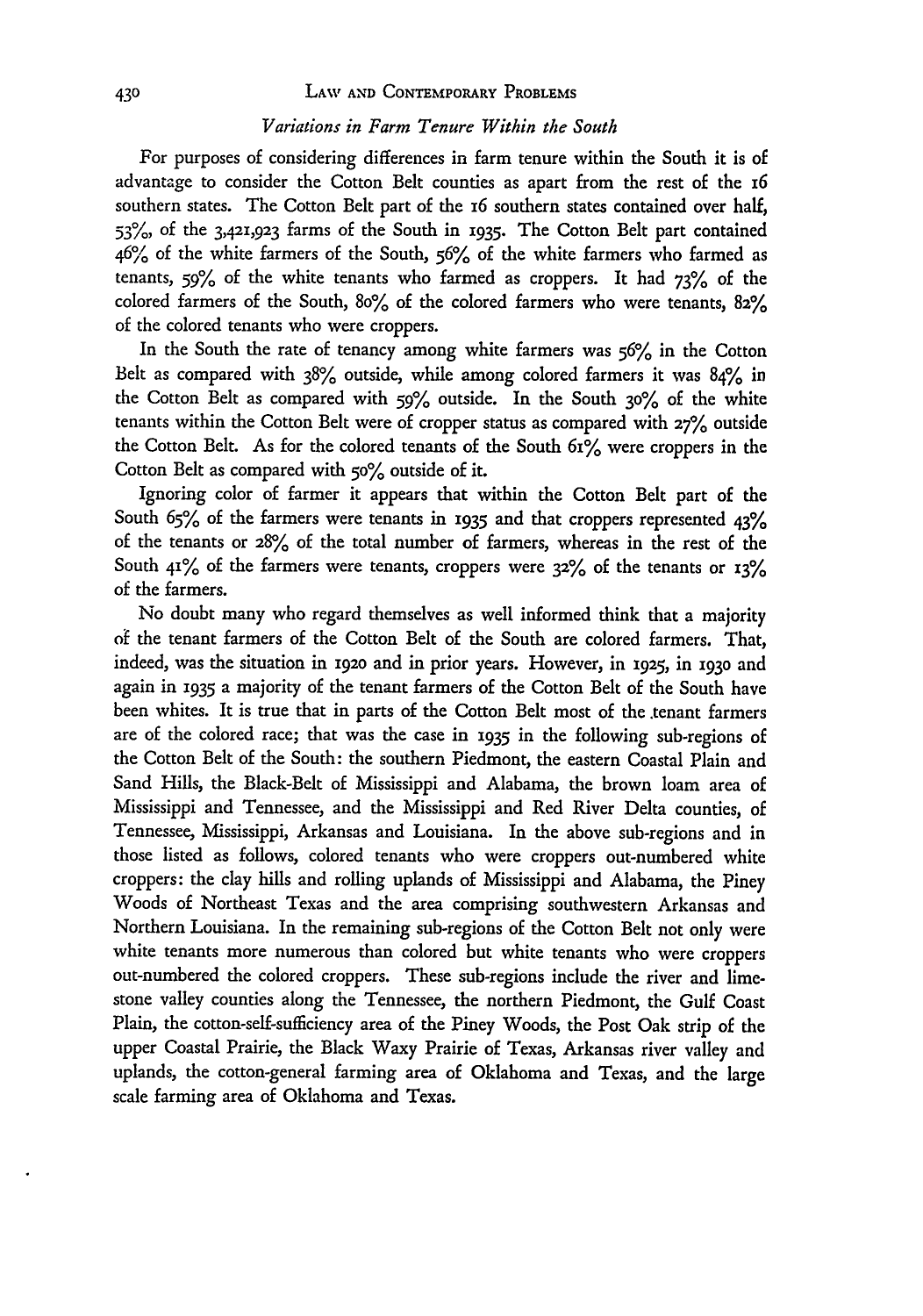In most of the major sub-regions of the Cotton Belt of the South the percentage of tenancy among white farmers declined somewhat between i93o and 1935 but in no case was this decline sufficient to bring the i93o percentage down to the i9io or i92o figure. Even in 1935 over three-fifths of the white farmers were tenants in the group of counties between the Yazoo and Mississippi rivers, also in the other inland "delta" counties, in the Black Waxy prairie of Texas and in the large-scale farming area of Oklahoma and Texas. Only in the semi-self-sufficing Piney Woods, the clay hills and rolling uplands of Mississippi and Alabama, and in the southwestern Arkansas-northern-Louisiana sub-regions of the Cotton Belt were less than half of the white farmer tenants in 1935.

Between 1910 and 1930 the increase in percentage of tenancy among white farmers in the sub-regions of the South's Cotton Belt generally occurred in connection with an increase in the number of white farmers. This is the sort of thing that might be expected where opportunities to farm attract men who, for the most part, are without the means to own their farms. The decrease in the rate of tenancy among white farmers between i93o and 1935 was accompanied by an increase in the number of white tenants and in the number of whites who were owners. Consequently this 1930-35 decrease in the rate of tenancy cannot be construed to have been the result of a decrease in the amount of employment available to whites as tenant farmers in the Cotton Belt.

In each of the major sub-regions of the Cotton Belt the percentage of white tenants farming as croppers was higher in 193o than in 192o but lower in 1935 than in i93o. In a few instances the **1935** percentage was carried down below the 1920 figure.

In the case of the colored farmers of the Cotton Belt these decreased in numbers between 193o and 1935 in such a way as to cut the number of colored tenants furnishing their own mules relatively more than the number of colored croppers. As the number of colored owners was reduced somewhat at the same time the slight reduction in the rate of tenancy among these colored farmers in no wise represented a real gain. Of greater significance was the increase in proportion of colored tenants in the Cotton Belt working as croppers; it was  $61\%$  of these in 1935 as compared with 56 in **i93o.** Among white tenants, by contrast, the reduction in numbers of croppers was more than offset by an increase in number of white tenants furnishing their own mules. So far did these changes go that only **30%** of the white tenants of the Cotton Belt farmed as croppers in 1935 whereas **38%** had done so in **193o.**

Among colored as among white farmers of the Cotton Belt of the South the rate of tenancy was at a comparatively high level in 193o and at the time a comparatively high proportion of the colored tenants worked as croppers. Of the several major sub-regions of the cotton South the percentage of tenancy among colored farmers is highest in the region of Mississippi between the Yazoo and Mississippi rivers. Here also the greatest proportion of colored tenants work as croppers. In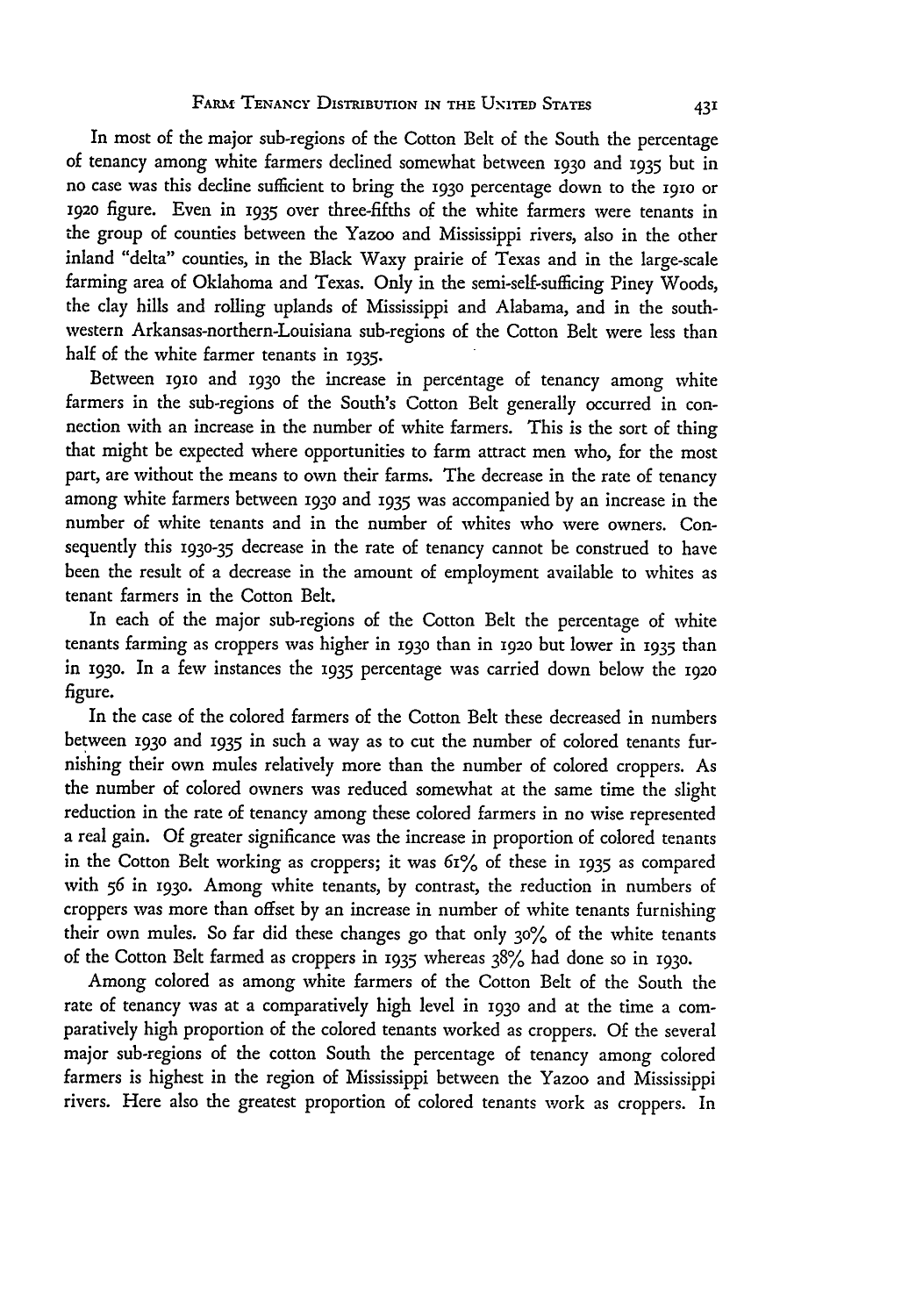this sub-region **97%** of the colored farmers were tenants in i93o and again in **i935.** In it, of the colored tenant farmers 62%. worked as croppers in **1920, 76/** in **1925, 76%** in i93o and **85%.** in **1935.** Nowhere else in the South do so large a proportion of the colored tenants farm as croppers.

The i93o *Census of Agriculture* published statistics on the number of plantations with given numbers of croppers in a few of the most pronounced plantation counties of the cotton South.<sup>6</sup> In 1930 the  $36,343$  farm units in the three Delta counties of Bolivar, Quitman and Sunflower in Mississippi included 184 units operated by managers, **1,676** units operated by owners, full or part, 3,362 units operated by cash tenants, **5,775** units operated by share tenants and 25,346 units operated by croppers. Most of the croppers, about 85%, were colored. There were just about two thousand, 2,001, plantations with three or more croppers. Most croppers, perhaps about  $95\%$ , must have been on these places as there were **1,477** plantations with at least **5** croppers, **879** plantations with at least io croppers, 356 plantations with at least **20** croppers, **117** plantations with at least **50** croppers and **25** plantations with at least ioo croppers. Home farms were operated in connection with **86I** of the **2,001** plantations with 3 or more croppers and as the number of croppers increased there was an increasing tendency to have a home farm in connection with the plantation. Owners, full or part, who operated a home farm and had three or more tenants as well numbered 638. In addition 344 owners, full or part, operated a home farm and had **i** or 2 tenants while 694 owners, full or part, operated places on which they had no tenants.

### *Age and Color of Farmer in Relation to Tenure*

The widespread use in the South of the cropper system makes it comparatively easy for a man with little or no capital to be a tenant farmer there with the status of a cropper. In the South it is quite easy to become a cropper at the age of marriage and among those who have a prospect of becoming croppers marriage is seldom deferred for the purpose of accumulating capital. Elsewhere in the country opportunities open to men without considerable capital to become tenant farmers are comparatively rare. Thus there is no great point in combining statistics on age of farmer in relation to tenure status to consider the situation in the country as a whole. Differences between the white and colored farmers of the South with respect to the proportion occupying the status of croppers make it desirable to consider these races separately in comparisons of tenure status in relation to age.

A higher percentage of farmers in each age group were tenants in **1930** than in **x91o** and this holds true for white farmers of the South, colored farmers of the South, and farmers of the rest of the country considered regardless of color. Perhaps no less significant is the fact that there has been a reduction in the proportion of young farmers to all farmers. For example in the **32** states of the North and West

<sup>&</sup>lt;sup>6</sup> Elliott, *Types of Farming in the United States* (U. S. Dep't of Commerce, 1933) 180-181.